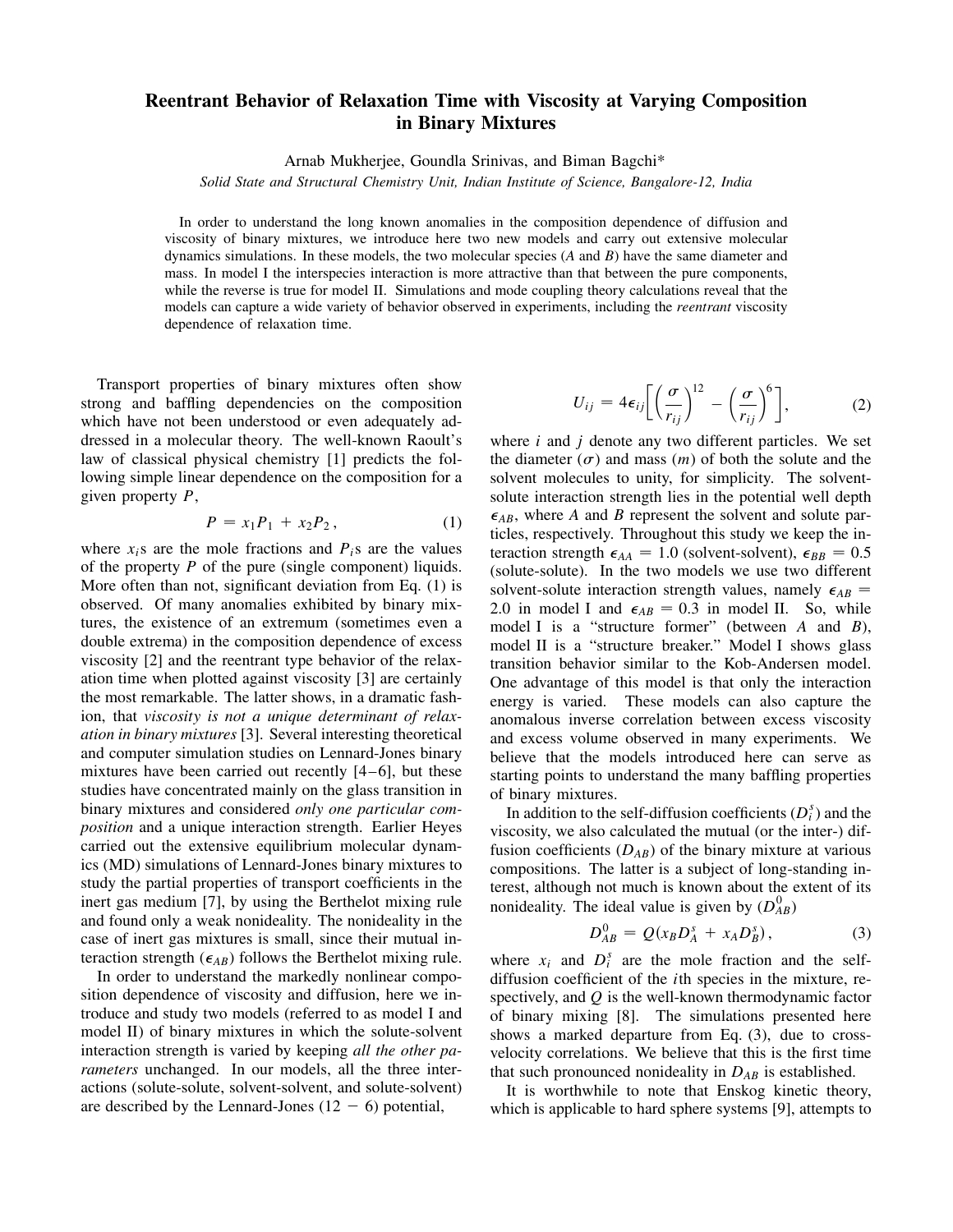explain in a concise way the composition dependence of the transport properties in binary mixtures. But unfortunately this theory fails completely to explain the observed strong nonideality in the composition dependence of diffusion in binary mixture.

Extensive MD (microcanonical ensemble, with the usual periodic boundary condition) simulations have been carried out with a total of 500 particles for two types of models by varying the solute mole fraction (that is, of *B*) from 0 to 1. The reduced temperature  $T^* (= k_B T / \epsilon)$  is set equal to unity in model I and 1.24 in model II, and the reduced density  $(\rho^* = \rho \sigma^3)$  is 0.85 in both the models. After many trial runs to verify the existing results on viscosity [7] of one component liquids, we have selected a time step  $\Delta t^* = 0.002\tau$  for model I and  $\Delta t^* = 0.001\tau$  for model II, where  $\tau = \sigma \sqrt{m/\epsilon}$ . We have dealt with six different solute compositions, namely 0, 0.2, 0.4, 0.6, 0.8, and 1.0. For each solute composition we have equilibrated the system up to  $1.5 \times 10^5$  steps. Simulations carried out for another  $2.0 \times 10^5$  steps after the equilibration during which all the relevant quantities have been calculated. For each composition, we have run three independent simulations and have taken averages over them. We have checked all the three partial radial distribution functions to make sure no phase separation occurs during simulations (for model II). Viscosity values are obtained by integrating the stress time correlation function which defines the time dependent viscosity by the following relation:

$$
\eta(t) = (Vk_BT)^{-1} \langle \sigma^{xz}(0) \sigma^{xz}(t) \rangle, \qquad (4)
$$

where the off-diagonal element of the stress tensor  $\sigma^{xz}$  for binary mixture is defined as

$$
\sigma^{xz} = \sum_{j=1}^{N} \left[ (p_j^x p_j^z / m) + F_j^z x_j \right]. \tag{5}
$$

Here  $F_j^z$  is the *z* component of the force acting on the *j*th particle, the corresponding *x* coordinate is  $x_j$ , and  $p_j^{\zeta}$  is the *z* component of the momentum of *j*th particle, *m* being the mass of the particle. Among total *N* particles, solvent particles are labeled from 1 to *N*<sup>1</sup> and solute particles from  $(N_1 + 1)$  to *N*.

Diffusion coefficients are calculated both from the mean square displacement and velocity autocorrelation function via the Green-Kubo relation. The results of the simulation are given in Figs. 1–4. We shall discuss the results after we describe the mode coupling theory employed.

We have carried out mode coupling theory (MCT) calculations of diffusion and viscosity to understand the simulation results, especially the origin of nonmonotonicity. These calculations have been carried out by using wellestablished expressions [10–14]. Note that for binary mixtures at normal density and temperature, the short time dynamics of the relevant time correlation functions are important and, in fact, can contribute more than 50% of the total value, just as for one component liquids. Thus, any solution of MCT equation requires accurate input of the short time dynamics. For a given transport property *P* [*P* can be viscosity ( $\eta$ ) or friction ( $\zeta$ )], MCT formalism [10–14] assumes the following separation into the short time, binary collision controlled, contribution  $P^{(\text{bin})}(t)$  and the contribution from the collective term, which in dense liquid is dominated by the density term,  $P^{(\rho\rho)}(t)$ . So the total dynamical quantity  $P(t)$  can be written as [10],

$$
P(t) = P^{(\text{bin})}(t) + P^{(\rho \rho)}(t), \qquad (6)
$$

where the binary term is assumed to be Gaussian as  $P^{(\text{bin})} =$  $P(t = 0) \exp(-t^2/\tau_P^2)$ . The resulting expressions of the characteristic time  $\tau_P$  are complicated and given elsewhere [15].  $P(t = 0)$  values are determined mainly by the static correlation like the radial distribution functions  $[g_{ij}(r)]$  or the direct correlation functions  $[c_{ij}(r)]$  which are obtained from Ornstein-Zernike equations with soft mean spherical approximation (SMSA) closure [16]. The mode coupling contribution to viscosity is assumed to be given by the binary product of the density terms. In case of binary mixture total MCT term  $\eta^{(\rho\rho)}$  can be expressed as the sum of four  $\eta^{(\rho_i \rho_j)}$  terms [15(a)]. The short time part of time dependent friction is calculated from short time expansion of force-force time correlation function [10–14] and the mode coupling expression follows Bosse *et al.* [13]. The frequency dependent diffusion coefficients  $[D_i^s(z)]$  [which is the same as the Laplace transform of velocity autocorrelation function  $(C_{vi}(z))$  are related to the respective frequency dependent frictions  $[\zeta_i(z)]$  according to Einstein relation,

$$
D_i^s(z) = C_{vi}(z) = \frac{k_B T}{m_i [z + \zeta_i(z)]}.
$$
 (7)



FIG. 1. The simulated values showing the reentrant behavior of the relaxation times  $\tau_i$  are plotted against simulated viscosity for model I. Filled circles represent  $\tau_A$ , while open circles represent  $\tau_B$ . The direction of the arrow shows the increasing solute (*B*) composition in both the cases.  $T^* = 1.0$ ,  $\rho^* = 0.85$ .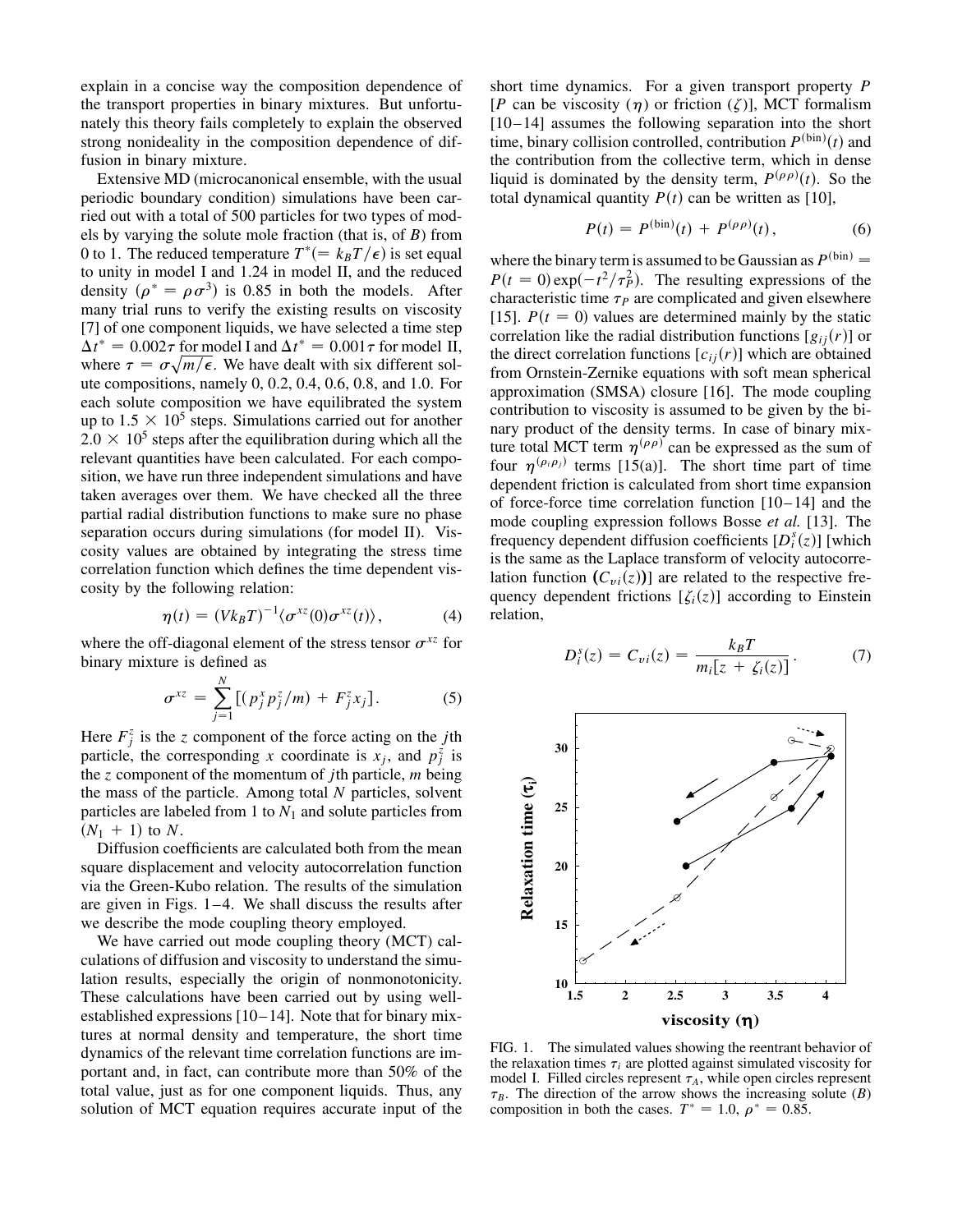

FIG. 2. The self-diffusion coefficients obtained from MD simulation and mode coupling theory are plotted for model I. Filled and open circles represent the solvent and solute diffusion coefficients obtained from simulations, respectively. Full and dashed lines show the MCT results.  $T^* = 1.0$ ,  $\rho^* = 0.85$ .

Figure 1 shows the remarkable reentrant behavior of the structural relaxation times  $(\tau_i)$  when the viscosity is changed by varying the composition. The increase in composition is indicated by arrows. Here the relaxation time  $\tau_i$ is calculated by using  $\tau_i = \sigma^2/D_i^s$ . Thus, the relaxation time is inversely proportional to the diffusion constant. We believe that a similar behavior will be observed for rotational relaxation as well. The simulation results here are averages over three independent long runs; error bars are typically  $\pm 0.2$  for viscosity and  $\pm 1.5$  for the relaxation time (that is,  $\pm 0.002$  for diffusion coefficients). Note that in this figure we have shown only the simulation results, for clarity—theory shows a similar behavior.

Figure 2 shows the composition dependence of selfdiffusion coefficients obtained from both theory and simulation, for model I. Figure 3 shows the same for model II. Note the nonmonotonic composition dependence. Diffusion of *A* and *B* shows differing behavior, in all the cases. This demonstrates the sensitivity of the transport properties to  $\epsilon_{AB}$ .

Mutual diffusion coefficients *DAB* (sometimes called interdiffusion coefficients) are also calculated for model I



FIG. 3. The self-diffusion coefficients obtained from MD simulation and mode coupling theory are plotted for model II. Filled and open circles represent the solvent and solute diffusion coefficients obtained from simulations, respectively. Full and dashed lines show the MCT results.  $T^* = 1.24$ ,  $\rho^* = 0.85$ .

and model II for three different compositions (0.2, 0.4, and 0.8) following the scheme of Schoen *et al.* [8] and the results are given in Table I. The comparison between self and mutual diffusion coefficients clearly shows that cross correlations are NOT negligible in both the models introduced here. For model I, Enskog theory even fails to predict the qualitative trend.

Figure 4 depicts the nonideality of viscosity with respect to composition, for both the models. Though the agreement between theory and simulation is certainly not perfect, the trends are similar in both the calculations. Note that the theoretical calculation does not use *any* simulation data as input or *any adjustable parameter* either; thus the theory and the simulation provide independent tests of each other which is important for binary mixtures.

We conclude this Letter with the following comments.

(1) It is shown that the simple models can describe the differing behavior of diffusion and viscosity in binary mixtures, when the viscosity is changed by varying the composition. This nonmonotonicity of diffusion with viscosity is most dramatically manifested in the reentrant type behavior depicted in Fig. 1. This shows that *viscosity is not a unique determinant of relaxation in binary mixtures*.

TABLE I. The calculated thermodynamic factor for binary mixing  $(Q)$ , the ideal mutual diffusion coefficient  $(D_{AB}^0)$ , and the simulated mutual diffusion coefficient  $(D_{AB})$  are listed against the solute composition  $(X_B)$  for both models I and II. (The definitions of all these quantities are adopted from Ref. [8].)

| Model I |         |                                 |                                    | Model II |                                 |                                    |
|---------|---------|---------------------------------|------------------------------------|----------|---------------------------------|------------------------------------|
| $X_B$   |         | $\frac{D_{AB}}{D_{AB}^0}$ (sim) | $\frac{D_{AB}}{D_{AB}^0}$ (Enskog) | ⊵        | $\frac{D_{AB}}{D_{AB}^0}$ (sim) | $\frac{D_{AB}}{D_{AB}^0}$ (Enskog) |
| 0.2     | 10.3702 | 0.4095                          | 1.1642                             | 0.2318   | 1.6491                          | 1.0628                             |
| 0.4     | 5.3465  | 0.1708                          | 1.4315                             | 0.0580   | 3.3832                          | 1.2882                             |
| 0.8     | 8.8987  | 0.3541                          | 1.1334                             | 0.2484   | 2.3353                          | 1.0711                             |